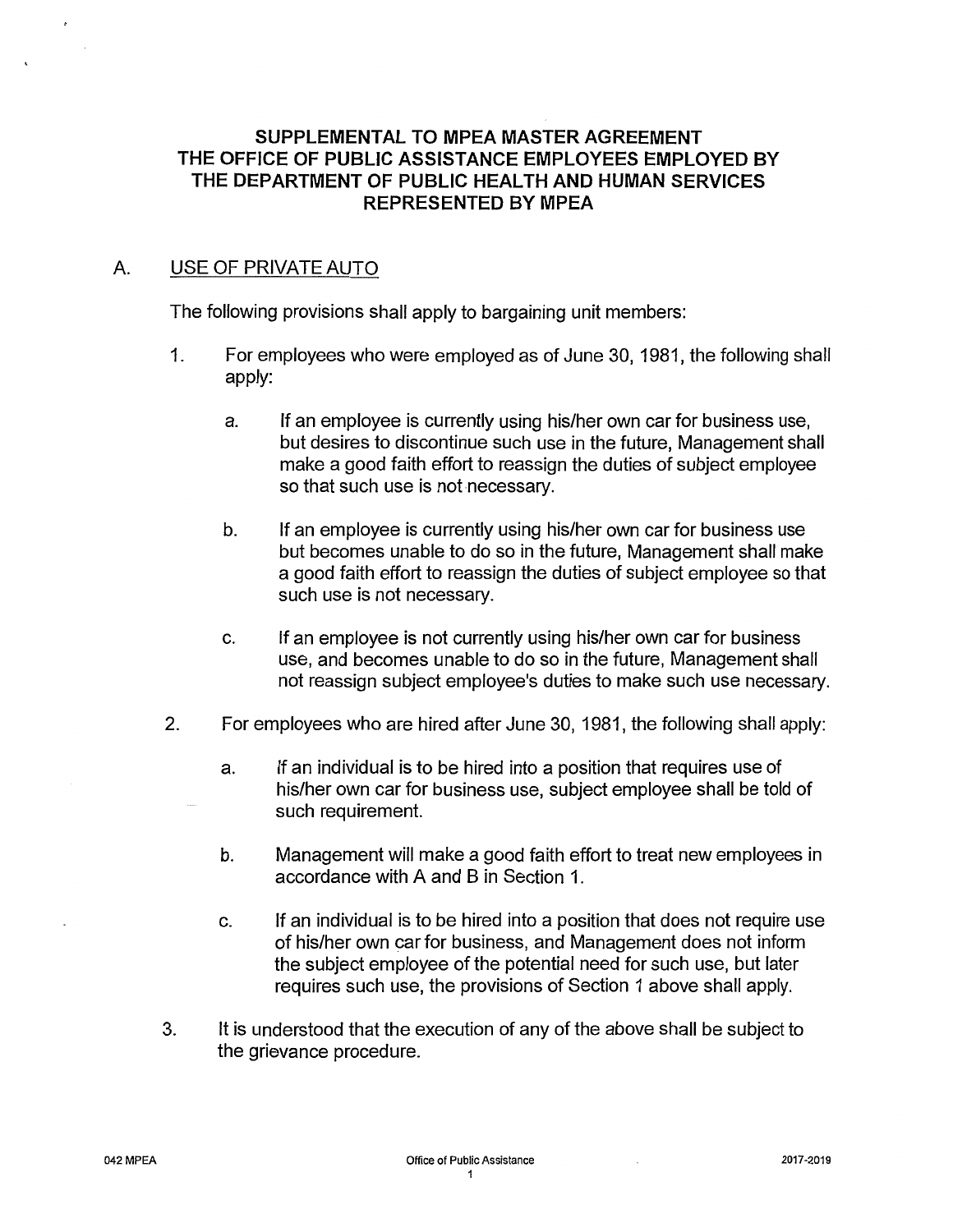$\label{eq:2.1} \mathcal{L}(\mathcal{L}(\mathcal{L})) = \mathcal{L}(\mathcal{L}(\mathcal{L})) = \mathcal{L}(\mathcal{L}(\mathcal{L})) = \mathcal{L}(\mathcal{L}(\mathcal{L}))$  $\label{eq:2} \frac{1}{\sqrt{2}}\left(\frac{1}{\sqrt{2}}\right)^2\frac{1}{\sqrt{2}}\left(\frac{1}{\sqrt{2}}\right)^2.$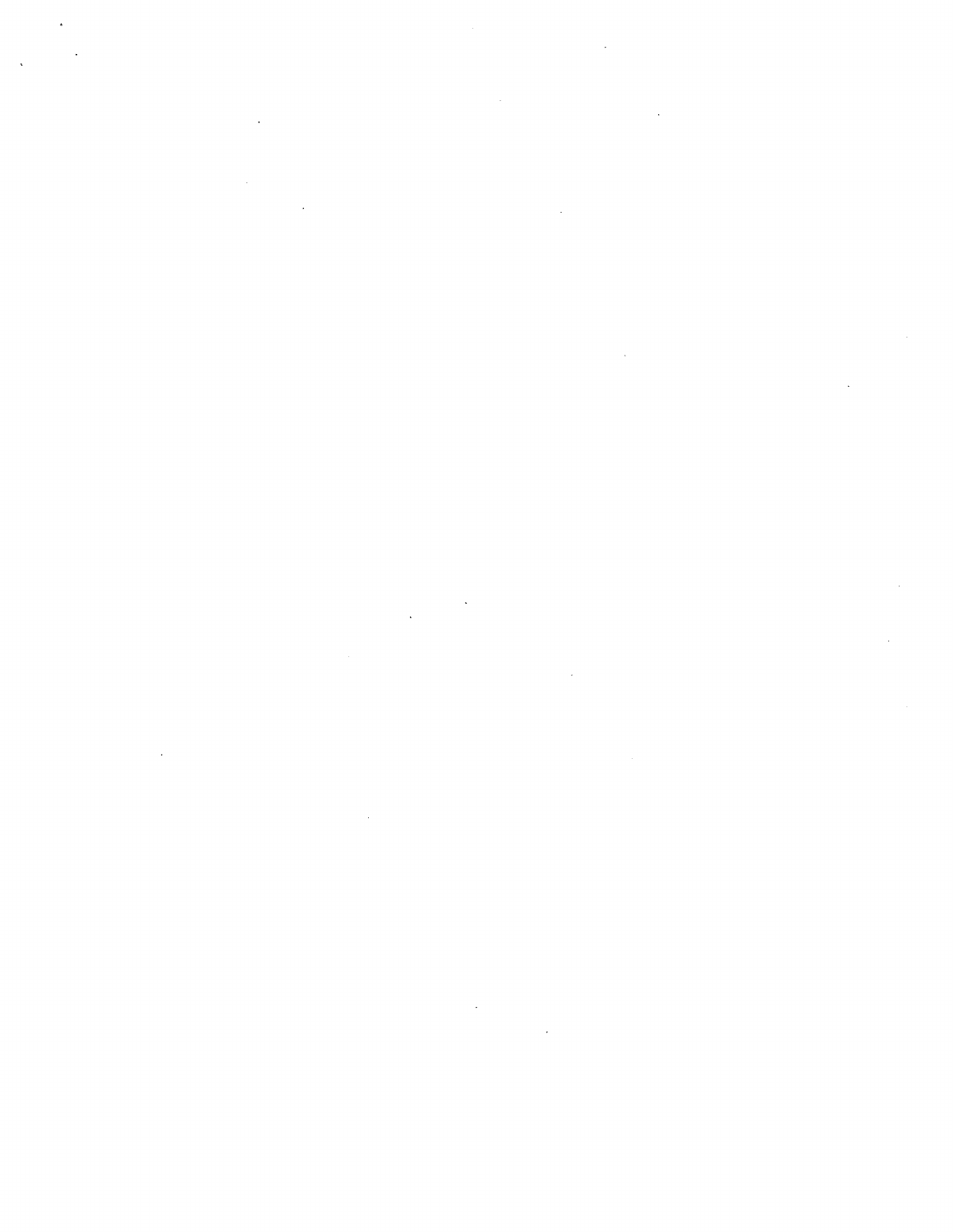# B. EXTENDED LEAVE

An extended leave of absence without pay may be granted by the Employer for such purposes as the pursuance of additional education, extended travel, etc. When such extended leave is requested for the purpose of recouping from mental or emotional stress the Employer will make every reasonable attempt to accommodate such request. Approved leaves granted under the provision shall not be considered as a break in service for purposes of computing seniority or longevity.

# C. MANAGEMENT SUPPORT OF EMPLOYEES

If an employee is charged by a client with improper behavior or a violation of rule or policy, the subject employee shall be notified by Management of the charge. If the employee claims innocence, the employee shall be deemed innocent unless evidence is presented which is in opposition to the employee's account. In such an event, the employee shall be entitled to process the matter through the grievance procedure.

In the event a member of the bargaining unit is assaulted or abused by a client, the employee shall serve as the complainant in the filing of charges against the client. The Employer shall encourage the employee in the filing of said charges. Furthermore, the Employer shall assist the employee in monitoring the complaint to further insure that justice prevails.

# D. GRIEVANCE PROCEDURE

As per Addendum B of the Master Agreement, grievances ·filed at Step 1 of the grievance procedure shall be filed with the County Welfare Director and grievances filed at Step 2 of the grievance procedure shall be filed with the Public Assistance Bureau Chief.

# E. REST BREAKS

Employees shall receive a 15-minute duty free rest break for each four hours worked. Rest breaks shall not be cumulative nor used to start work late, extend lunch, or leave early.

# F. MOVING AND RELOCATION

Permanent employee members of the bargaining unit who are requested by the agency to move to another geographic location to fill a management need shall be provided with moving and relocation allowances per DPHHS policy. The transfer of the employee must be management initiated.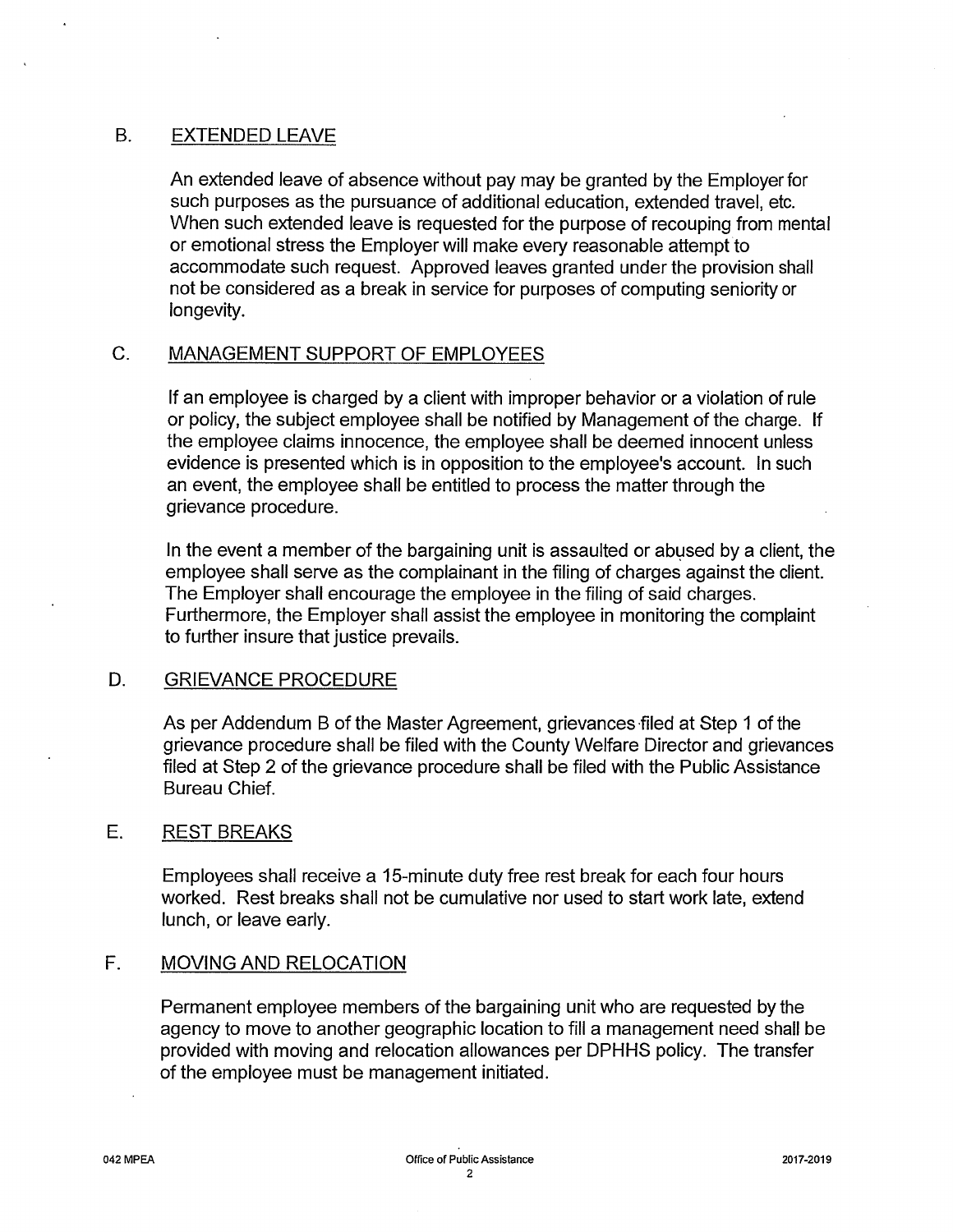$\label{eq:2.1} \frac{1}{\sqrt{2}}\left(\frac{1}{\sqrt{2}}\right)^{2} \left(\frac{1}{\sqrt{2}}\right)^{2} \left(\frac{1}{\sqrt{2}}\right)^{2} \left(\frac{1}{\sqrt{2}}\right)^{2} \left(\frac{1}{\sqrt{2}}\right)^{2} \left(\frac{1}{\sqrt{2}}\right)^{2} \left(\frac{1}{\sqrt{2}}\right)^{2} \left(\frac{1}{\sqrt{2}}\right)^{2} \left(\frac{1}{\sqrt{2}}\right)^{2} \left(\frac{1}{\sqrt{2}}\right)^{2} \left(\frac{1}{\sqrt{2}}\right)^{2} \left(\$ 

 $\label{eq:2.1} \frac{1}{\sqrt{2}}\int_{\mathbb{R}^3}\frac{1}{\sqrt{2}}\left(\frac{1}{\sqrt{2}}\right)^2\frac{1}{\sqrt{2}}\left(\frac{1}{\sqrt{2}}\right)^2\frac{1}{\sqrt{2}}\left(\frac{1}{\sqrt{2}}\right)^2\frac{1}{\sqrt{2}}\left(\frac{1}{\sqrt{2}}\right)^2\frac{1}{\sqrt{2}}\left(\frac{1}{\sqrt{2}}\right)^2\frac{1}{\sqrt{2}}\frac{1}{\sqrt{2}}\frac{1}{\sqrt{2}}\frac{1}{\sqrt{2}}\frac{1}{\sqrt{2}}\frac{1}{\sqrt{2}}$  $\label{eq:2.1} \mathcal{L}_{\mathcal{A}}(\mathcal{A}) = \mathcal{L}_{\mathcal{A}}(\mathcal{A}) \otimes \mathcal{L}_{\mathcal{A}}(\mathcal{A})$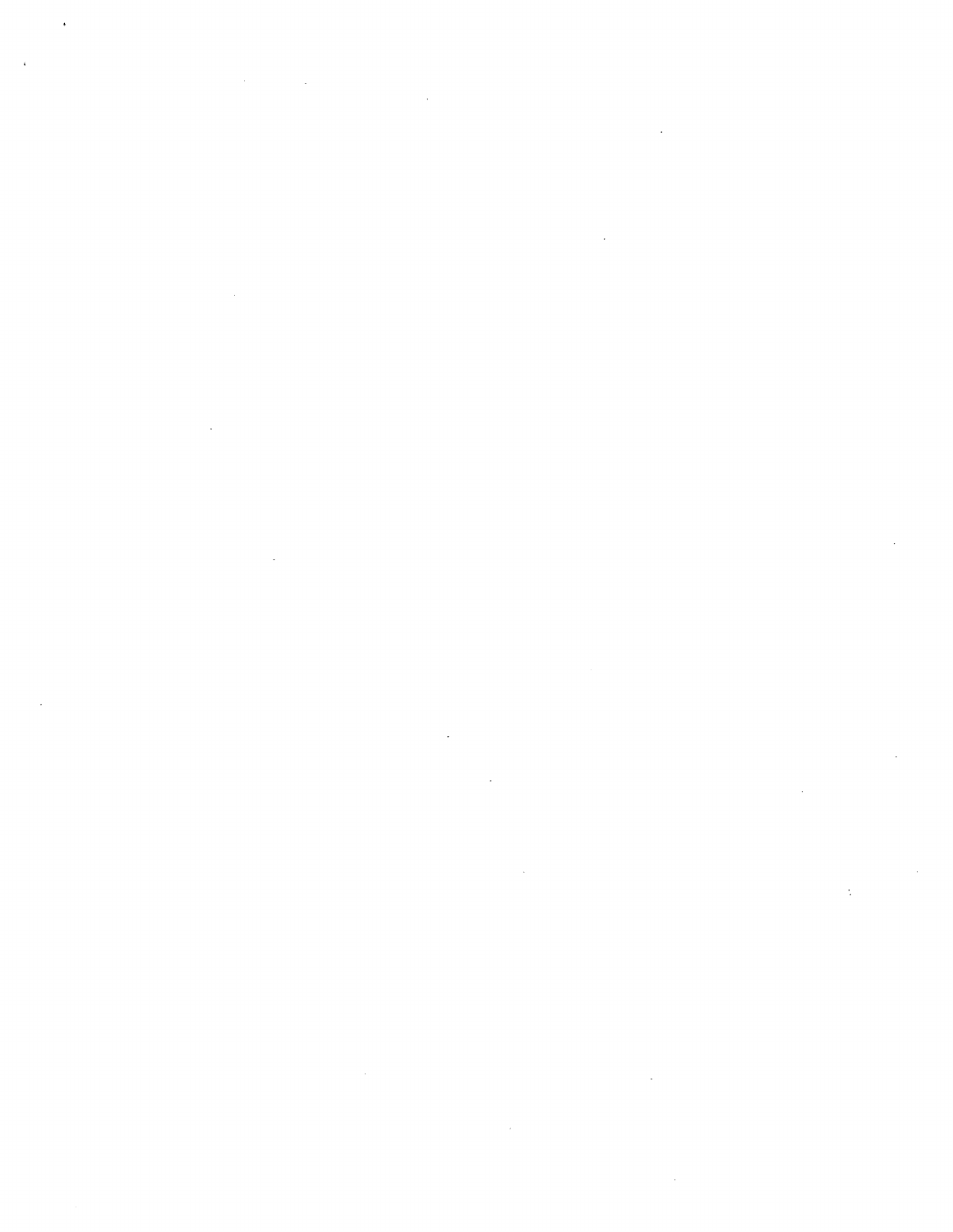# G. VACANCIES AND PROMOTIONS

Management may determine whether internal or external recruitment will be used. When external recruitment occurs, bargaining unit employees will be offered an interview for a vacant bargaining unit position for which they meet minimum qualifications regardless of their ranking on the applicant-rating list.

When a bargaining unit employee who has applied for a vacant position is not selected, he/she shall upon request be entitled to be advised in writing of the reason he/she did not receive the assignment. If not satisfied with the reason stated for not receiving the assignment, the employee may invoke the grievance procedure.

If within six (6) months after filling one bargaining unit position, the same or similar position becomes vacant within the same geographical location, the employer may select an applicant from the list considered in the previous applicant pool without reposting the position.

#### H. WORK DAY/WORK WEEK

Employees attending workshops or training shall have their comp time and overtime considered on a 40-hour workweek basis, rather than an 8-hour work day, for that week in which the training or workshop is scheduled.

In each case the provisions of Article 8, Sections (4) and (5) of the Master Agreement shall apply. The Employer and the employee shall arrange for the taking of such compensatory time by mutual agreement, and the Employer will insure that the subject employee(s) shall be allowed to take such compensatory time within the 40-hour workweek.

# I. JOB PROTECTION

A supervisor or administrator may assist in performing or perform tasks normally considered to be duties of bargaining unit members, however, this shall not be done on a regularly scheduled basis.

# J. ASSOCIATION/MANAGEMENT COMMITIEES

Local Association/Management Committees may be established to attempt to resolve day-to-day problems as the need arises at a time mutually agreed upon.

A statewide Committee may be established to attempt to resolve problems of significant impact affecting general interest (across county lines) as the need arises at a time and place mutually agreed upon.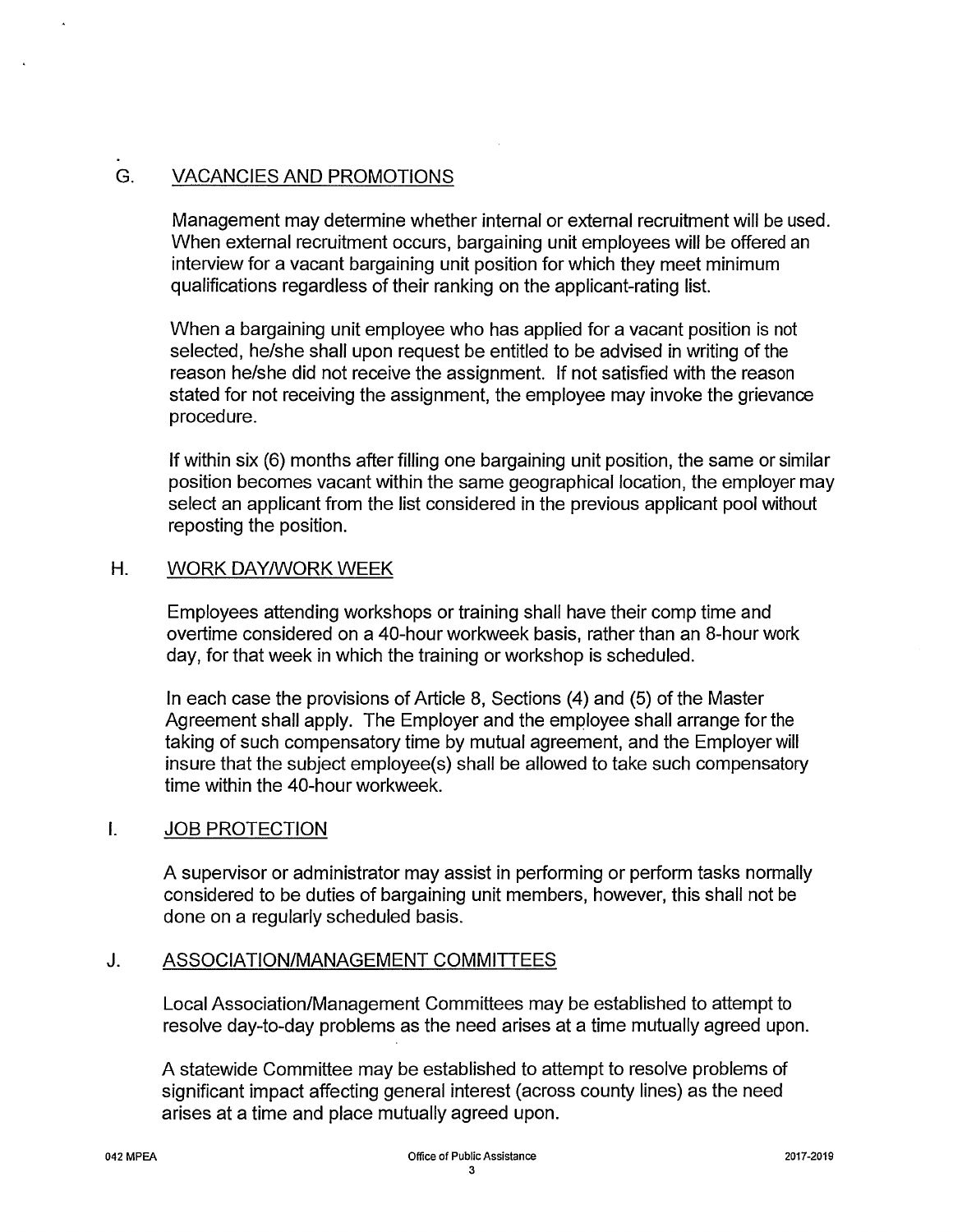and the control of the control of the control of the control of the control of

 $\label{eq:2.1} \mathcal{L}(\mathcal{L}^{\mathcal{L}}_{\mathcal{L}}(\mathcal{L}^{\mathcal{L}}_{\mathcal{L}})) = \mathcal{L}(\mathcal{L}^{\mathcal{L}}_{\mathcal{L}}(\mathcal{L}^{\mathcal{L}}_{\mathcal{L}})) = \mathcal{L}(\mathcal{L}^{\mathcal{L}}_{\mathcal{L}}(\mathcal{L}^{\mathcal{L}}_{\mathcal{L}}))$ 

 $\label{eq:2.1} \frac{1}{\sqrt{2}}\int_{\mathbb{R}^3}\frac{1}{\sqrt{2}}\left(\frac{1}{\sqrt{2}}\right)^2\frac{1}{\sqrt{2}}\left(\frac{1}{\sqrt{2}}\right)^2\frac{1}{\sqrt{2}}\left(\frac{1}{\sqrt{2}}\right)^2\frac{1}{\sqrt{2}}\left(\frac{1}{\sqrt{2}}\right)^2\frac{1}{\sqrt{2}}\left(\frac{1}{\sqrt{2}}\right)^2\frac{1}{\sqrt{2}}\frac{1}{\sqrt{2}}\frac{1}{\sqrt{2}}\frac{1}{\sqrt{2}}\frac{1}{\sqrt{2}}\frac{1}{\sqrt{2}}$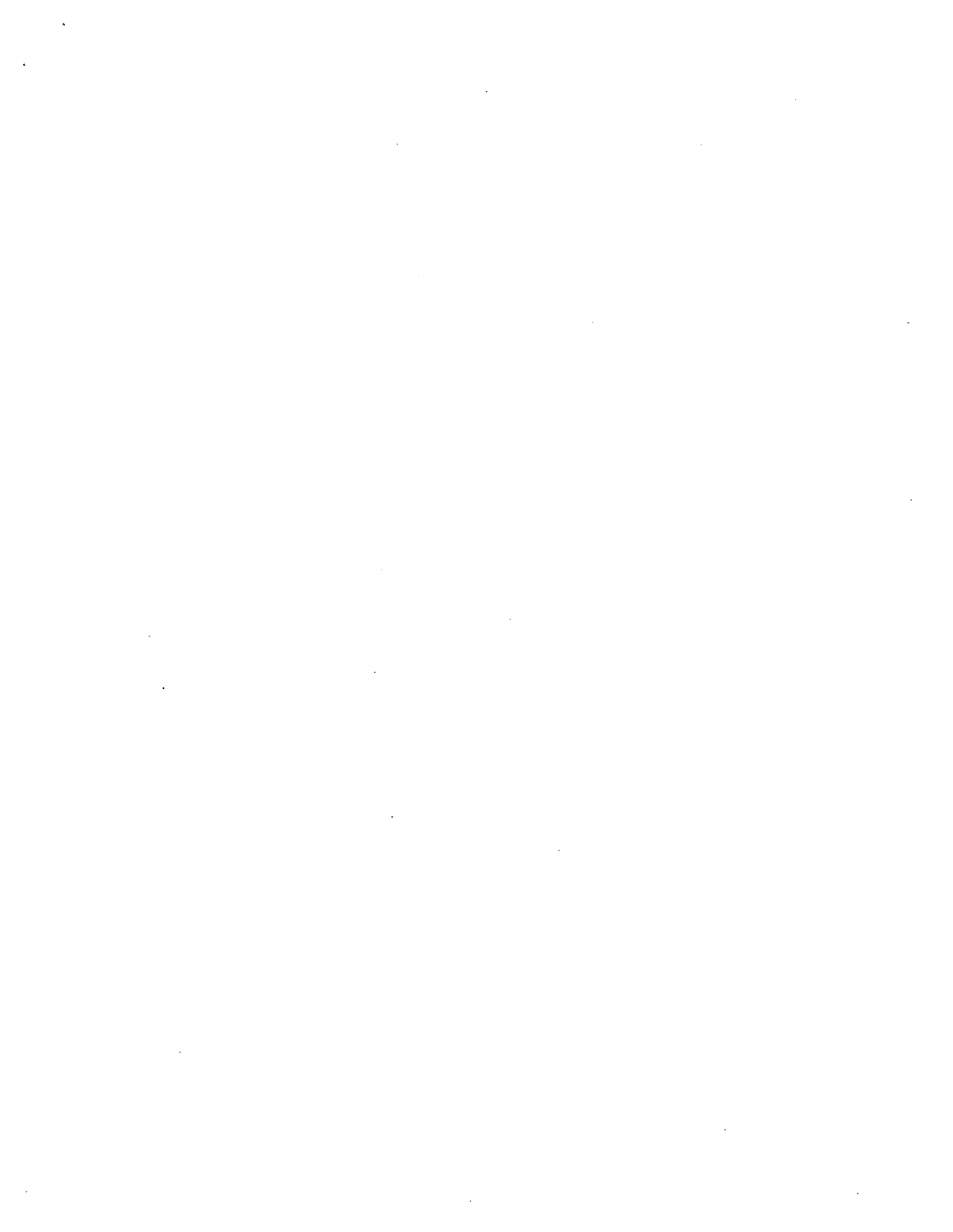To facilitate attendance at Statewide Labor Management Committee meetings, management agrees to authorize payment of per diem for five people four times each calendar year for attendance at such meetings. The parties agree that Labor Management Committee members are encouraged to car pool, using a state car, if available, for travel to and from Statewide LMC meetings. MPEA will arrange for MPEA participant travel when a state car is not available. The MPEA will be responsible for MPEA participant LMC lodging.

#### K. JOB SHARING

Positions which are currently filled by bargaining unit members shall not be made into a job-sharing position except by mutual agreement or until the position becomes vacant.

#### L. LAYOFF

Section 1. Seniority and qualifications shall be the controlling factors in the selection of employees for layoff, transfer, or non-disciplinary demotion within each occupational job title. There are no bumping rights.

Section 2. Employees with permanent status who are scheduled for a layoff and are qualified to fill a vacancy at the same or lower pay band and who have a satisfactory job record as determined by the two (2) most recent performance evaluations will be offered the vacant position. A refusal of an offered position shall constitute a waiver of the benefit granted herein. Once an employee is laid off, the provisions of Article 13, Section 5 shall prevail. Management retains the right to determine when/if a vacant position will be filled and is not required to fill any vacant position in order to offer it to an employee who is scheduled for layoff.

Section 3. As per Article 13 of the Master Agreement, geographical locations shall mean each County Welfare Department. In a county combination, where services would be curtailed in a smaller county because of layoff by seniority within a class series, the least senior employee remaining in the unit in the affected class will be reassigned to the smaller county. Each County Office is distinct, and layoffs will be implemented within the County Office only.

#### L. **TRAINING**

The Employer shall provide on a timely basis information on new rules, policies or laws and if necessary will provide appropriate training on matters which directly affect the employees. Employees will not be held accountable for errors that occur as a direct result of untimely training or lack of training.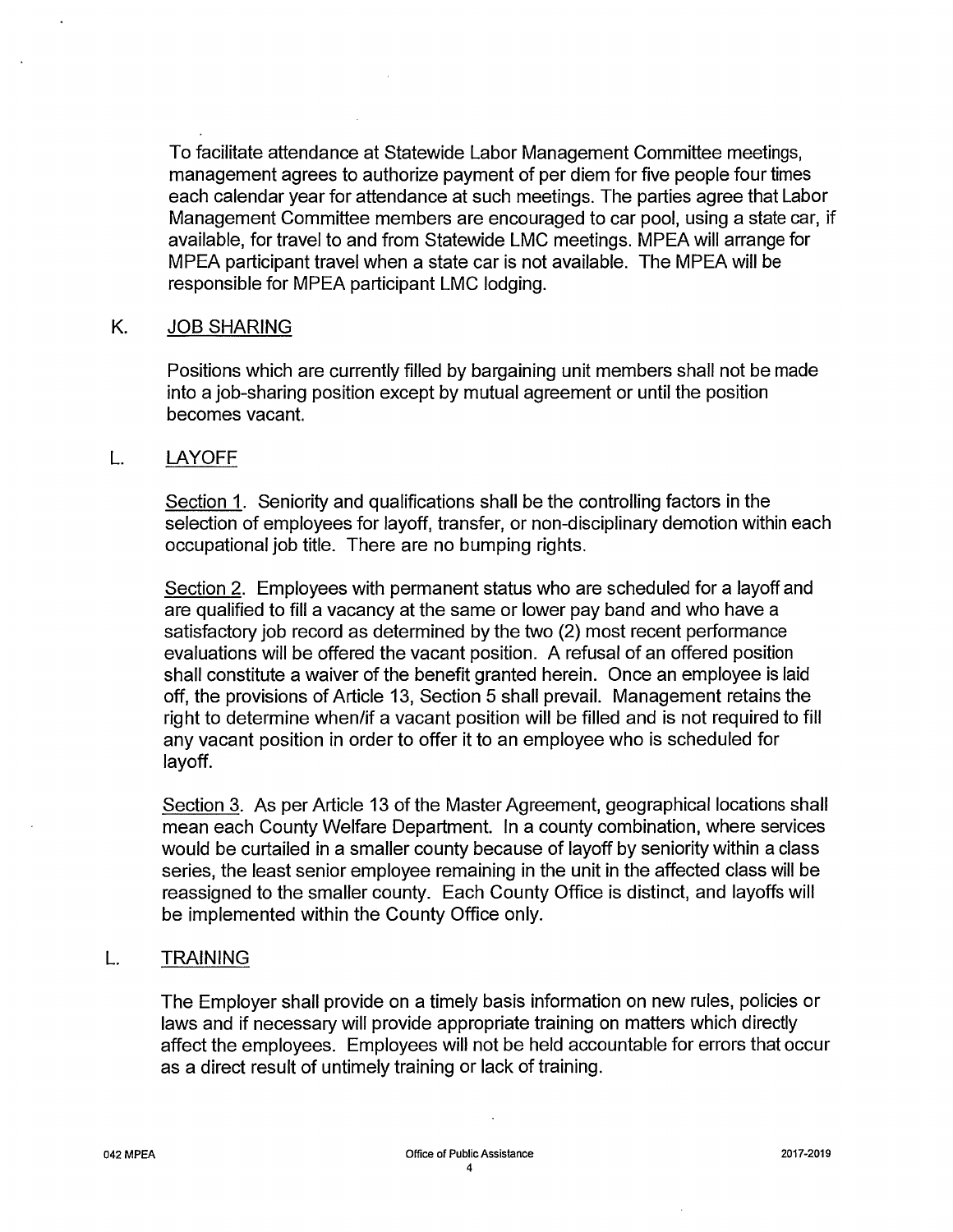$\label{eq:2.1} \frac{1}{\sqrt{2}}\int_{\mathbb{R}^3} \frac{1}{\sqrt{2}}\left(\frac{1}{\sqrt{2}}\right)^2\frac{1}{\sqrt{2}}\left(\frac{1}{\sqrt{2}}\right)^2\frac{1}{\sqrt{2}}\left(\frac{1}{\sqrt{2}}\right)^2\frac{1}{\sqrt{2}}\left(\frac{1}{\sqrt{2}}\right)^2.$ 

 $\label{eq:2.1} \mathcal{L}_{\mathcal{A}}(\mathcal{A}) = \mathcal{L}_{\mathcal{A}}(\mathcal{A}) = \mathcal{L}_{\mathcal{A}}(\mathcal{A})$  $\label{eq:2.1} \frac{1}{\sqrt{2\pi}}\int_{\mathbb{R}^3}\frac{1}{\sqrt{2\pi}}\left(\frac{1}{\sqrt{2\pi}}\right)^2\frac{1}{\sqrt{2\pi}}\int_{\mathbb{R}^3}\frac{1}{\sqrt{2\pi}}\frac{1}{\sqrt{2\pi}}\frac{1}{\sqrt{2\pi}}\frac{1}{\sqrt{2\pi}}\frac{1}{\sqrt{2\pi}}\frac{1}{\sqrt{2\pi}}\frac{1}{\sqrt{2\pi}}\frac{1}{\sqrt{2\pi}}\frac{1}{\sqrt{2\pi}}\frac{1}{\sqrt{2\pi}}\frac{1}{\sqrt{2\pi}}\frac{$ 

 $\label{eq:2.1} \frac{1}{\sqrt{2}}\sum_{i=1}^n\frac{1}{\sqrt{2}}\sum_{i=1}^n\frac{1}{\sqrt{2}}\sum_{i=1}^n\frac{1}{\sqrt{2}}\sum_{i=1}^n\frac{1}{\sqrt{2}}\sum_{i=1}^n\frac{1}{\sqrt{2}}\sum_{i=1}^n\frac{1}{\sqrt{2}}\sum_{i=1}^n\frac{1}{\sqrt{2}}\sum_{i=1}^n\frac{1}{\sqrt{2}}\sum_{i=1}^n\frac{1}{\sqrt{2}}\sum_{i=1}^n\frac{1}{\sqrt{2}}\sum_{i=1}^n\frac$ 

 $\label{eq:2.1} \frac{1}{\sqrt{2}}\int_{\mathbb{R}^3}\frac{1}{\sqrt{2}}\left(\frac{1}{\sqrt{2}}\right)^2\frac{1}{\sqrt{2}}\left(\frac{1}{\sqrt{2}}\right)^2\frac{1}{\sqrt{2}}\left(\frac{1}{\sqrt{2}}\right)^2\frac{1}{\sqrt{2}}\left(\frac{1}{\sqrt{2}}\right)^2.$ 

 $\sim 10^{-1}$ 

 $\mathcal{L}(\mathcal{L}(\mathcal{L}(\mathcal{L}(\mathcal{L}(\mathcal{L}(\mathcal{L}(\mathcal{L}(\mathcal{L}(\mathcal{L}(\mathcal{L}(\mathcal{L}(\mathcal{L}(\mathcal{L}(\mathcal{L}(\mathcal{L}(\mathcal{L}(\mathcal{L}(\mathcal{L}(\mathcal{L}(\mathcal{L}(\mathcal{L}(\mathcal{L}(\mathcal{L}(\mathcal{L}(\mathcal{L}(\mathcal{L}(\mathcal{L}(\mathcal{L}(\mathcal{L}(\mathcal{L}(\mathcal{L}(\mathcal{L}(\mathcal{L}(\mathcal{L}(\mathcal{L}(\mathcal{$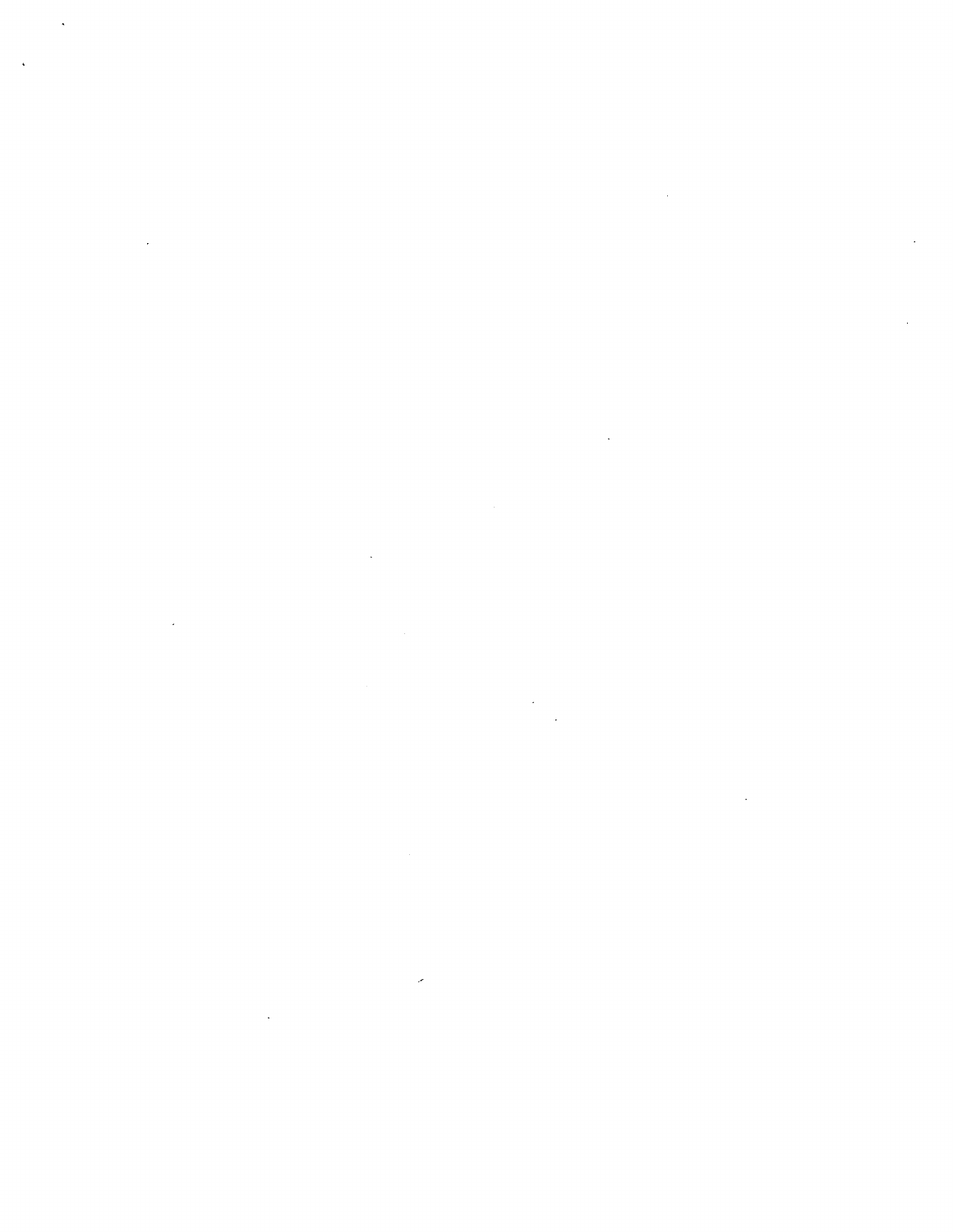# M. ALTERNATE WORK SCHEDULES

Alternate work schedules (flex time and staggered shifts) may be arranged by mutual agreement between the employee and the Employer.

#### N. JOB SECURITY

Section 1: A probationary period shall be utilized for the most effective adjustment of a new employee and for the elimination of any employee whose performance does not, in the judgment of the employee's supervisor, meet the required standard of performance.

The probationary period shall last for six (6) months. If the Employer determines at any time during the probationary period that the services of the probationary employee are unsatisfactory, the employee may be separated upon written notice from the Employer without recourse to the grievance procedure.

Extension of Probationary Period. The Association agrees that a probationary period may be extended for 90 days. Management will notify the employee and the union with the justification for extending the probationary period. A probationary period may be extended for the following circumstances:

- 1. additional training is required of the employee;
- 2. emergency situation has required the employee to be absent from the position;
- 3. changes in supervisory status has prevented ample opportunity for assessment.
- 0. DPHHS Personnel office will work with providers to ensure all employee requests for retirement and other benefit information are accommodated. Employees wishing to utilize health screenings may be granted use of sick leave up to 8 hours to attend the screening in the closest proximity, if not available in their office location.
- P. Annual leave which is requested for a minimum of one week or greater at least 20 calendar days in advance shall be approved or denied within 7 calendar days. If the employee has not received a response within the 7 calendar days, they may contact the Field Manager who will resolve the issue within 3 calendar days. Reasons for denial of annual leave shall be provided to the employee in writing.

Emergency and other leaves requested with less notice will be handled on a caseby-case basis.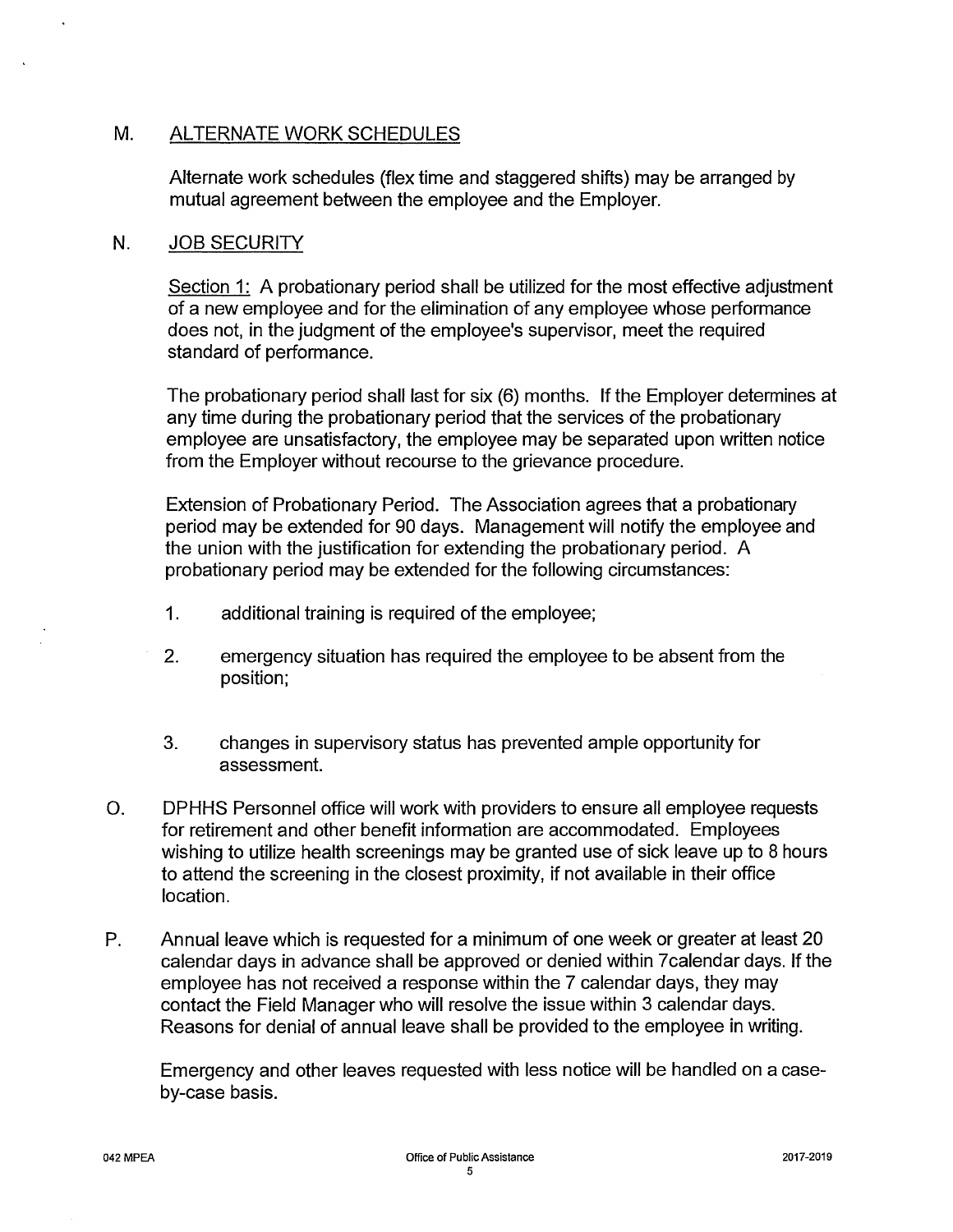$\label{eq:2} \frac{1}{\sqrt{2}}\left(\frac{1}{\sqrt{2}}\right)^{2} \left(\frac{1}{\sqrt{2}}\right)^{2}$  $\label{eq:2.1} \frac{1}{2} \sum_{i=1}^n \frac{1}{2} \sum_{j=1}^n \frac{1}{2} \sum_{j=1}^n \frac{1}{2} \sum_{j=1}^n \frac{1}{2} \sum_{j=1}^n \frac{1}{2} \sum_{j=1}^n \frac{1}{2} \sum_{j=1}^n \frac{1}{2} \sum_{j=1}^n \frac{1}{2} \sum_{j=1}^n \frac{1}{2} \sum_{j=1}^n \frac{1}{2} \sum_{j=1}^n \frac{1}{2} \sum_{j=1}^n \frac{1}{2} \sum_{j=1}^n \frac{$  $\label{eq:2.1} \frac{1}{\sqrt{2}}\int_{\mathbb{R}^3}\frac{1}{\sqrt{2}}\left(\frac{1}{\sqrt{2}}\right)^2\frac{1}{\sqrt{2}}\left(\frac{1}{\sqrt{2}}\right)^2\frac{1}{\sqrt{2}}\left(\frac{1}{\sqrt{2}}\right)^2\frac{1}{\sqrt{2}}\left(\frac{1}{\sqrt{2}}\right)^2.$  $\label{eq:2.1} \frac{1}{\sqrt{2}}\int_{\mathbb{R}^3}\frac{1}{\sqrt{2}}\left(\frac{1}{\sqrt{2}}\right)^2\frac{1}{\sqrt{2}}\left(\frac{1}{\sqrt{2}}\right)^2\frac{1}{\sqrt{2}}\left(\frac{1}{\sqrt{2}}\right)^2\frac{1}{\sqrt{2}}\left(\frac{1}{\sqrt{2}}\right)^2.$ 

 $\label{eq:2.1} \mathcal{L}(\mathcal{L}^{\text{max}}_{\mathcal{L}}(\mathcal{L}^{\text{max}}_{\mathcal{L}})) \leq \mathcal{L}(\mathcal{L}^{\text{max}}_{\mathcal{L}}(\mathcal{L}^{\text{max}}_{\mathcal{L}}))$ 

 $\mathcal{L}(\mathcal{L}^{\text{max}}_{\mathcal{L}})$  ,  $\mathcal{L}^{\text{max}}_{\mathcal{L}}$  ,  $\mathcal{L}^{\text{max}}_{\mathcal{L}}$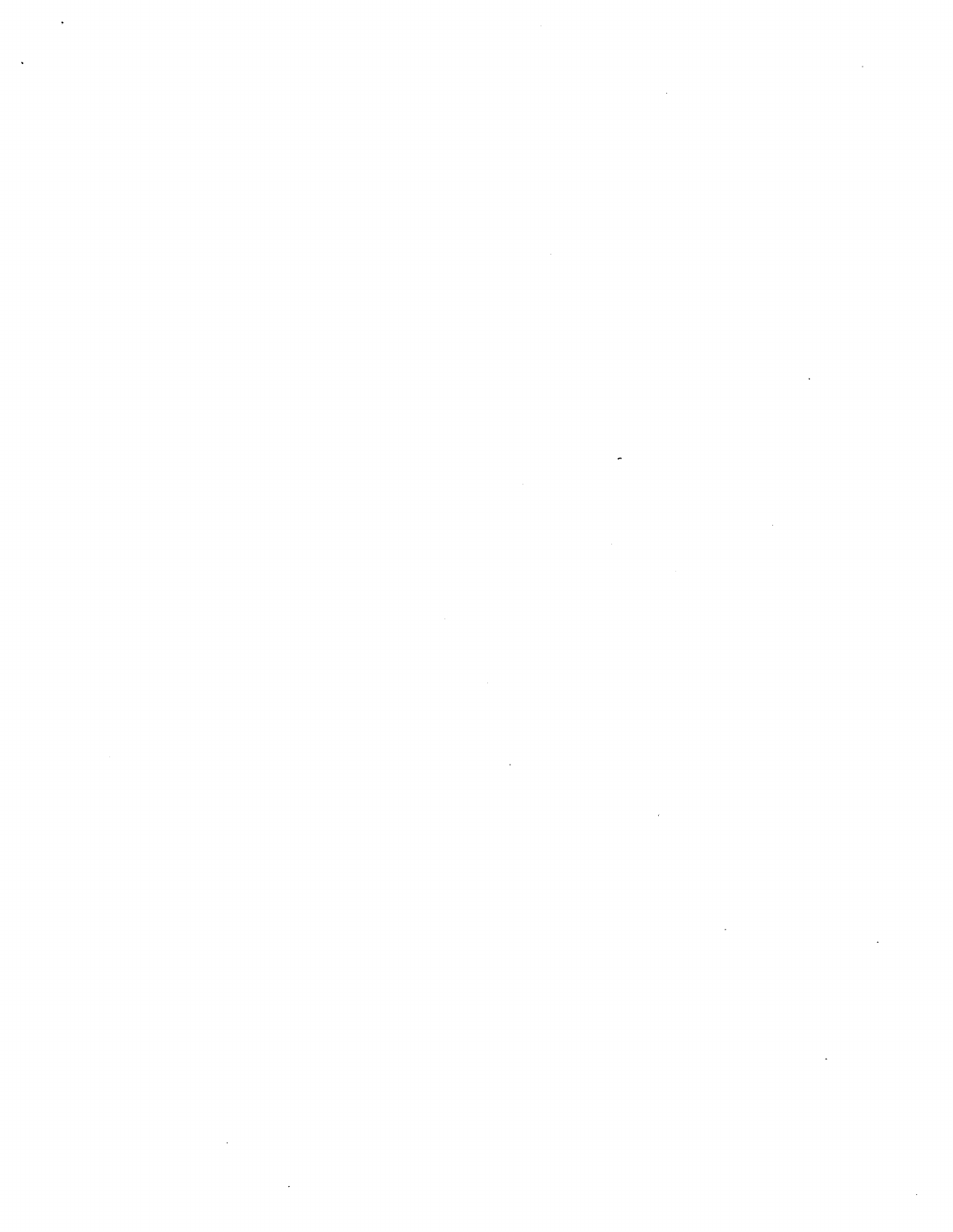# Q. TERM OF AGREEMENT

This agreement and the attached Addendum A shall be effective as of July 1, 2017 and shall remain in full force and effect through the 30th day of June 2019.

 $\frac{315^{+}}{4}$  day of  $\frac{1}{2018}$ FOR: THE STATE OF MONTANA FOR: MONTANA PUBLIC EMPLOYEES ASSOCIATION, INC. ~c:::::::- -~~-~-\_\_:::::,- ---==----Shejla<sup>4</sup>Hogan Director Quinton E. Nyman, Executive Director Department of Public Health and Montana Public Employees Association Human Services ichae Robyn Trott/Field Representative Michael P. Manion, Chief Negotiator State Office Labor Relations Montana Public Employees Association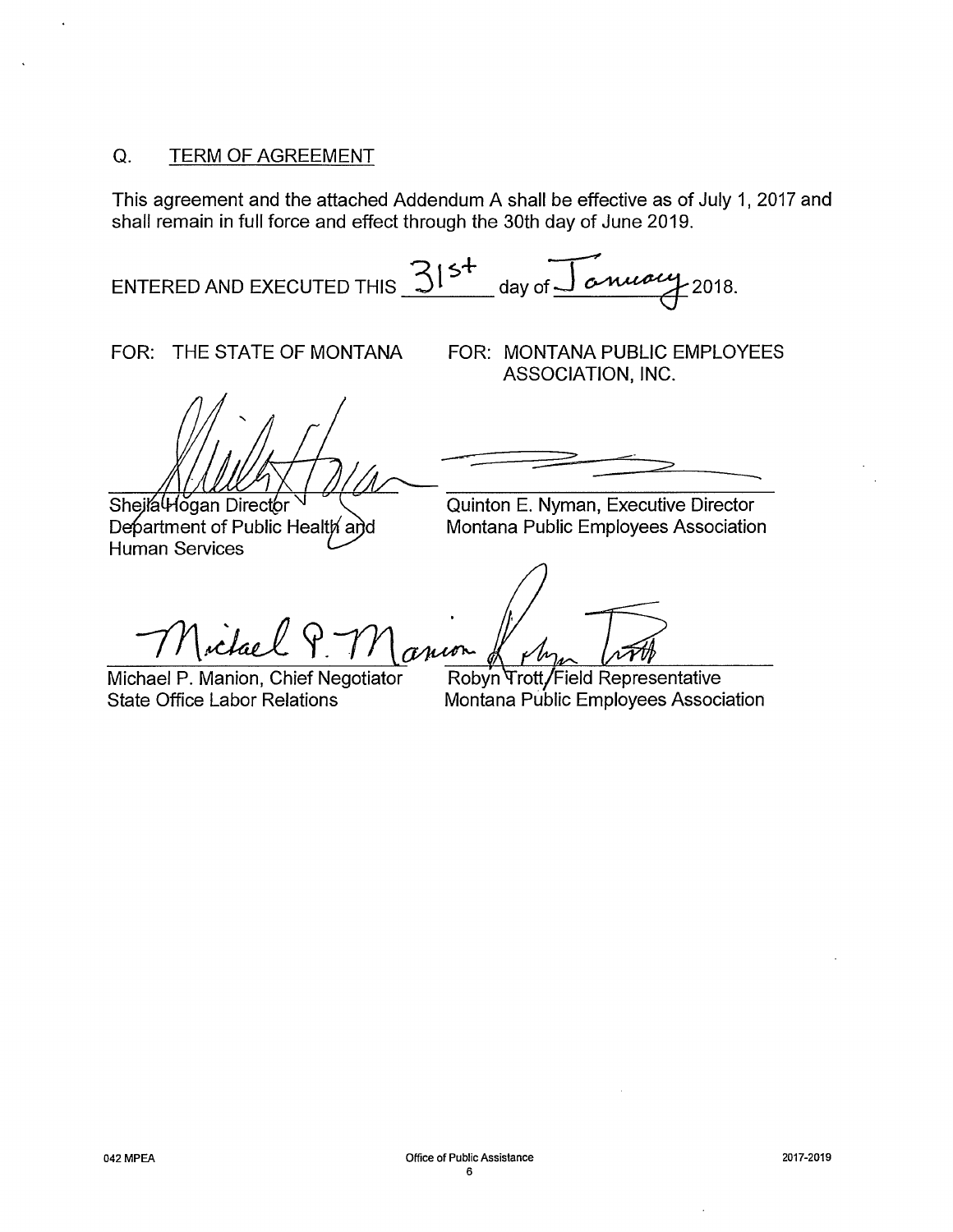$\sim 10^{-10}$ 

 $\sim 10^{-11}$ 

 $\label{eq:2.1} \frac{1}{\sqrt{2}}\int_{0}^{\infty}\frac{1}{\sqrt{2\pi}}\left(\frac{1}{\sqrt{2\pi}}\right)^{2}d\mu\int_{0}^{\infty}\frac{1}{\sqrt{2\pi}}\left(\frac{1}{\sqrt{2\pi}}\right)^{2}d\mu\int_{0}^{\infty}\frac{1}{\sqrt{2\pi}}\frac{1}{\sqrt{2\pi}}\frac{1}{\sqrt{2\pi}}\frac{1}{\sqrt{2\pi}}\frac{1}{\sqrt{2\pi}}\frac{1}{\sqrt{2\pi}}\frac{1}{\sqrt{2\pi}}\frac{1}{\sqrt{2\pi}}\frac{1}{\sqrt{$  $\label{eq:2.1} \frac{1}{\sqrt{2}}\left(\frac{1}{\sqrt{2}}\right)^{2} \left(\frac{1}{\sqrt{2}}\right)^{2} \left(\frac{1}{\sqrt{2}}\right)^{2} \left(\frac{1}{\sqrt{2}}\right)^{2} \left(\frac{1}{\sqrt{2}}\right)^{2} \left(\frac{1}{\sqrt{2}}\right)^{2} \left(\frac{1}{\sqrt{2}}\right)^{2} \left(\frac{1}{\sqrt{2}}\right)^{2} \left(\frac{1}{\sqrt{2}}\right)^{2} \left(\frac{1}{\sqrt{2}}\right)^{2} \left(\frac{1}{\sqrt{2}}\right)^{2} \left(\$ 

 $\label{eq:2.1} \mathcal{L}(\mathcal{L}^{\mathcal{L}}_{\mathcal{L}}(\mathcal{L}^{\mathcal{L}}_{\mathcal{L}}))\leq \mathcal{L}(\mathcal{L}^{\mathcal{L}}_{\mathcal{L}}(\mathcal{L}^{\mathcal{L}}_{\mathcal{L}}))\leq \mathcal{L}(\mathcal{L}^{\mathcal{L}}_{\mathcal{L}}(\mathcal{L}^{\mathcal{L}}_{\mathcal{L}}))$ 

 $\mathcal{L}(\mathcal{L}^{\mathcal{L}})$  and  $\mathcal{L}^{\mathcal{L}}$  . The set of  $\mathcal{L}^{\mathcal{L}}$ 

 $\label{eq:2.1} \frac{1}{\sqrt{2}}\int_{\mathbb{R}^3}\frac{1}{\sqrt{2}}\left(\frac{1}{\sqrt{2}}\right)^2\frac{1}{\sqrt{2}}\left(\frac{1}{\sqrt{2}}\right)^2\frac{1}{\sqrt{2}}\left(\frac{1}{\sqrt{2}}\right)^2\frac{1}{\sqrt{2}}\left(\frac{1}{\sqrt{2}}\right)^2.$  $\label{eq:2.1} \frac{1}{\sqrt{2}}\left(\frac{1}{\sqrt{2}}\right)^{2} \left(\frac{1}{\sqrt{2}}\right)^{2} \left(\frac{1}{\sqrt{2}}\right)^{2} \left(\frac{1}{\sqrt{2}}\right)^{2} \left(\frac{1}{\sqrt{2}}\right)^{2} \left(\frac{1}{\sqrt{2}}\right)^{2} \left(\frac{1}{\sqrt{2}}\right)^{2} \left(\frac{1}{\sqrt{2}}\right)^{2} \left(\frac{1}{\sqrt{2}}\right)^{2} \left(\frac{1}{\sqrt{2}}\right)^{2} \left(\frac{1}{\sqrt{2}}\right)^{2} \left(\$ 

 $\label{eq:2.1} \mathcal{L}(\mathcal{L}^{\text{max}}_{\mathcal{L}}(\mathcal{L}^{\text{max}}_{\mathcal{L}}))\leq \mathcal{L}(\mathcal{L}^{\text{max}}_{\mathcal{L}}(\mathcal{L}^{\text{max}}_{\mathcal{L}}))$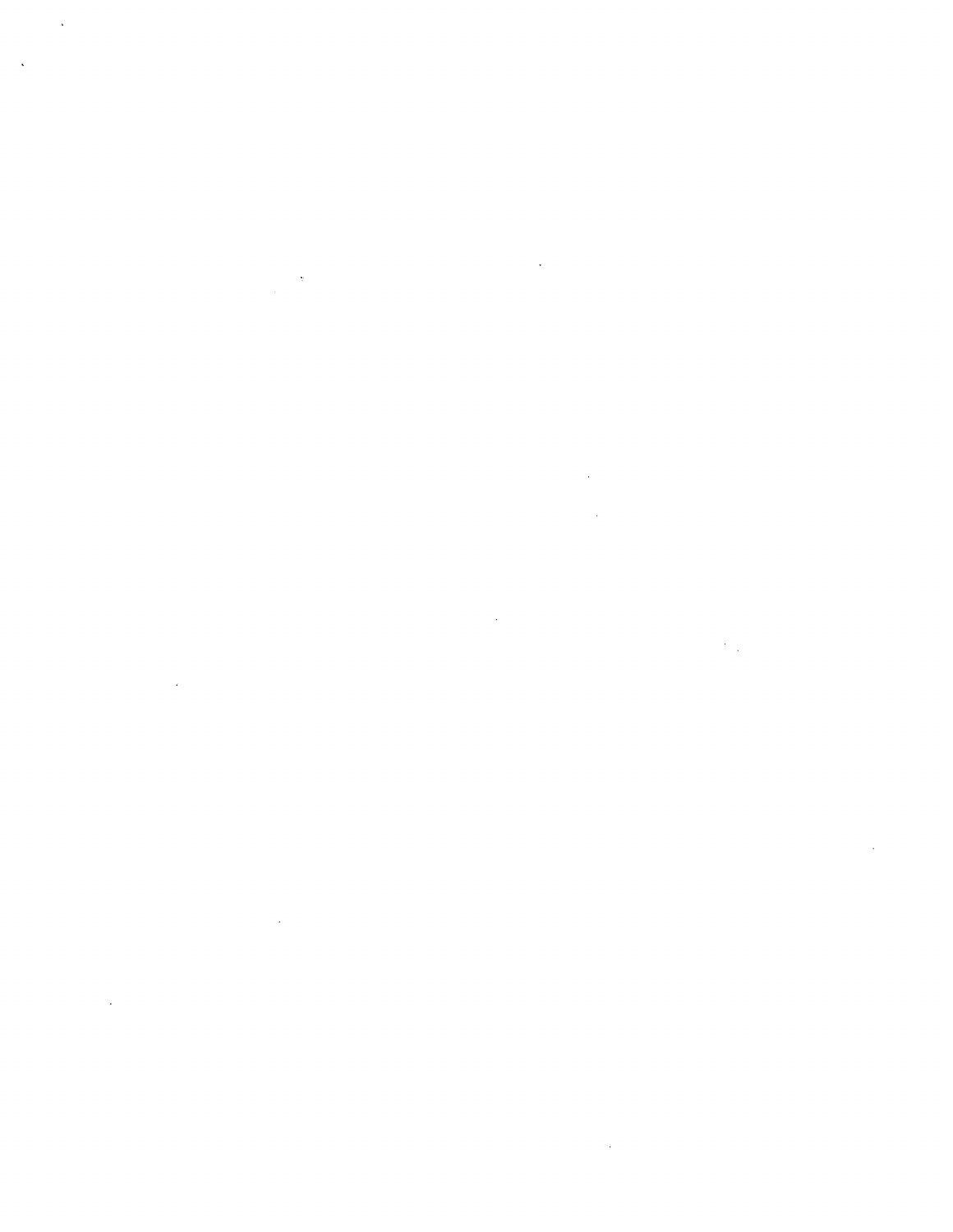# **Pay Schedule A**

| Pay<br><b>Band</b> | <b>Title</b>          | Hourly<br>Entry | Hourly<br><b>Midpoint</b> | <b>Hourly</b><br>Maximum | Annual<br>Entry | Annual<br><b>Midpoint</b> | Annual<br><b>Maximum</b> |
|--------------------|-----------------------|-----------------|---------------------------|--------------------------|-----------------|---------------------------|--------------------------|
| 3                  | <b>Client Service</b> |                 |                           |                          |                 |                           |                          |
|                    | Technician            | 13.22           | 16.52                     | 19.82                    | 27,497.60       | 34,361.60                 | 41,225.60                |
| 5                  | <b>Client Service</b> |                 |                           |                          |                 |                           |                          |
|                    | Coordinator           | 14.82           | 18.52                     | 22.22                    | 30,825.60       | 38,521.60                 | 46,217.60                |
| 2                  | Administrative        |                 |                           |                          |                 |                           |                          |
|                    | <b>Clerk</b>          |                 |                           |                          |                 |                           |                          |
|                    |                       | 10.89           | 13.61                     | 16.33                    | 22,651.20       | 28,308.80                 | 33,966.40                |
|                    |                       |                 |                           |                          |                 |                           |                          |

 $\mathcal{A}$ 

 $\sim$   $\sim$ 

 $\bar{\mathcal{A}}$ 

 $\bar{\mathcal{A}}$ 

 $\sim$ 

 $\ddot{\phantom{1}}$ 

 $\sim 10$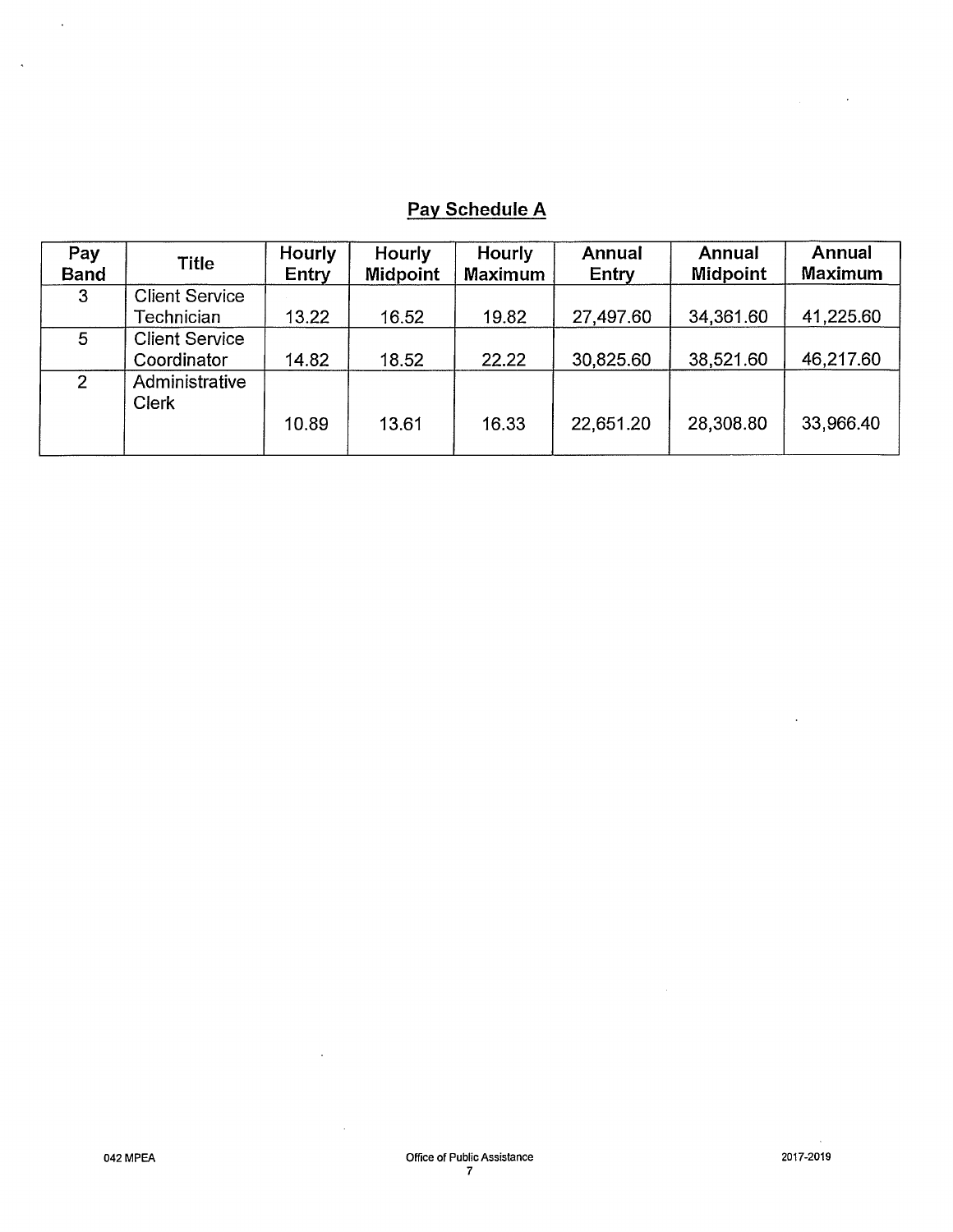$\sim$  $\label{eq:2.1} \mathcal{L}_{\mathcal{A}}(\mathcal{A}) = \mathcal{L}_{\mathcal{A}}(\mathcal{A}) \mathcal{L}_{\mathcal{A}}(\mathcal{A})$  $\label{eq:2.1} \frac{1}{2} \sum_{i=1}^n \frac{1}{2} \sum_{j=1}^n \frac{1}{2} \sum_{j=1}^n \frac{1}{2} \sum_{j=1}^n \frac{1}{2} \sum_{j=1}^n \frac{1}{2} \sum_{j=1}^n \frac{1}{2} \sum_{j=1}^n \frac{1}{2} \sum_{j=1}^n \frac{1}{2} \sum_{j=1}^n \frac{1}{2} \sum_{j=1}^n \frac{1}{2} \sum_{j=1}^n \frac{1}{2} \sum_{j=1}^n \frac{1}{2} \sum_{j=1}^n \frac{$  $\label{eq:2.1} \mathcal{L}_{\mathcal{A}}(x) = \mathcal{L}_{\mathcal{A}}(x) \mathcal{L}_{\mathcal{A}}(x) \mathcal{L}_{\mathcal{A}}(x)$  $\label{eq:2.1} \frac{1}{\sqrt{2}}\int_{\mathbb{R}^3}\frac{1}{\sqrt{2}}\left(\frac{1}{\sqrt{2}}\right)^2\frac{1}{\sqrt{2}}\left(\frac{1}{\sqrt{2}}\right)^2\frac{1}{\sqrt{2}}\left(\frac{1}{\sqrt{2}}\right)^2\frac{1}{\sqrt{2}}\left(\frac{1}{\sqrt{2}}\right)^2\frac{1}{\sqrt{2}}\left(\frac{1}{\sqrt{2}}\right)^2\frac{1}{\sqrt{2}}\frac{1}{\sqrt{2}}\frac{1}{\sqrt{2}}\frac{1}{\sqrt{2}}\frac{1}{\sqrt{2}}\frac{1}{\sqrt{2}}$  $\mathcal{L}_{\text{max}}$  and  $\mathcal{L}_{\text{max}}$  $\label{eq:2.1} \frac{1}{\sqrt{2}}\int_{\mathbb{R}^3}\frac{1}{\sqrt{2}}\left(\frac{1}{\sqrt{2}}\right)^2\frac{1}{\sqrt{2}}\left(\frac{1}{\sqrt{2}}\right)^2\frac{1}{\sqrt{2}}\left(\frac{1}{\sqrt{2}}\right)^2\frac{1}{\sqrt{2}}\left(\frac{1}{\sqrt{2}}\right)^2\frac{1}{\sqrt{2}}\left(\frac{1}{\sqrt{2}}\right)^2\frac{1}{\sqrt{2}}\frac{1}{\sqrt{2}}\frac{1}{\sqrt{2}}\frac{1}{\sqrt{2}}\frac{1}{\sqrt{2}}\frac{1}{\sqrt{2}}$  $\label{eq:2.1} \frac{1}{\sqrt{2}}\left(\frac{1}{\sqrt{2}}\right)^{2} \left(\frac{1}{\sqrt{2}}\right)^{2} \left(\frac{1}{\sqrt{2}}\right)^{2}$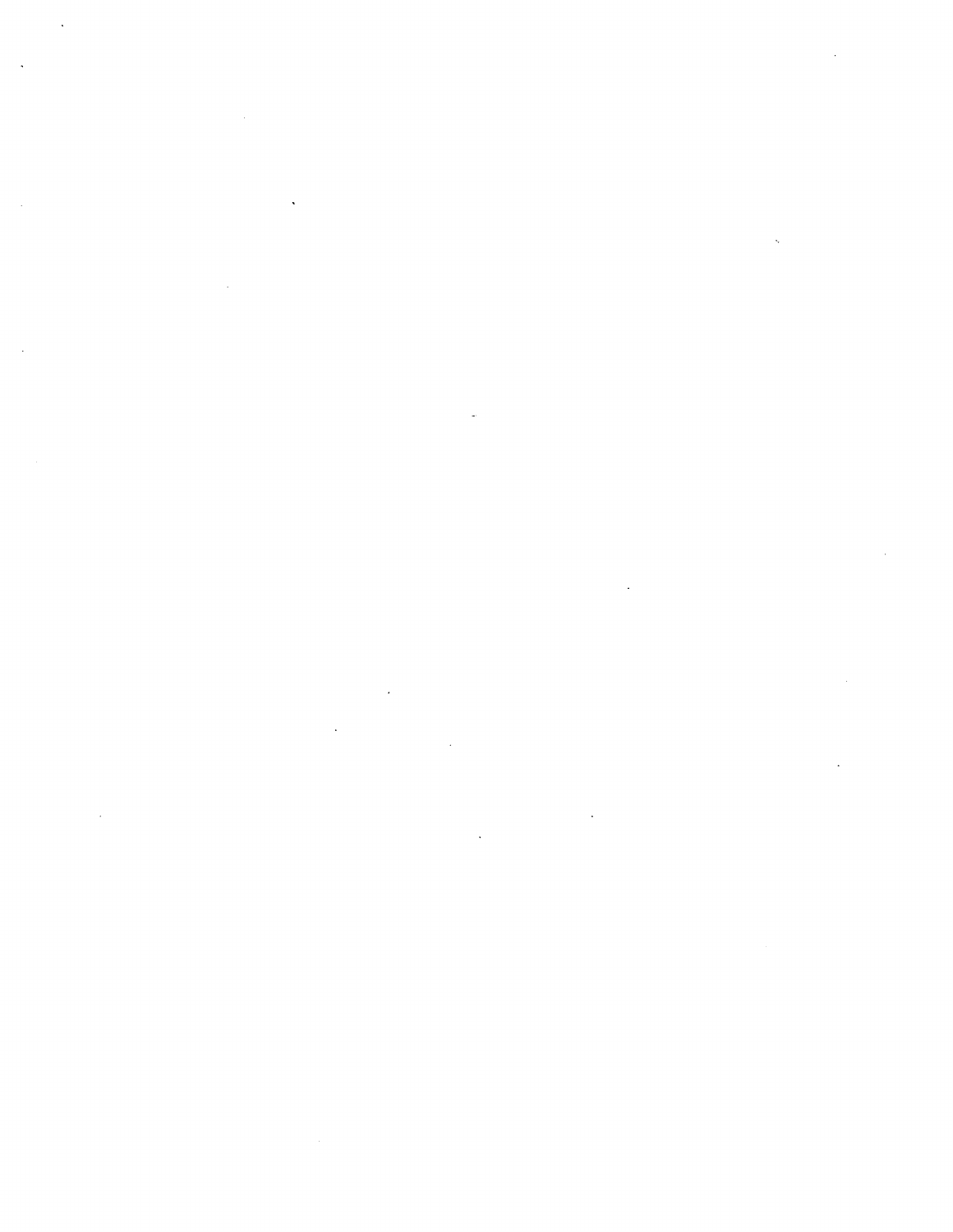## **ADDENDUM A BROADBAND PAY PLAN PROVISIONS**

This agreement represents the parties' full and complete agreement for all provisions of the Broadband Pay Plan under the term of this contract.

Section 1. Across the Board Pay Adjustments. Employees will receive a 1% salary increase each year of the biennium. Wage increases will become effective the first full pay period that included February 15<sup>th</sup> of each year of the biennium.

Section 2. Health Insurance. HCBD is managing the State Employee Group Health Plan to contain costs and minimize member cost impacts. Member contributions, copay amounts, deductibles, coinsurance levels, and maximum out of pocket levels will not increase through December 31, 2018 and shall only increase in the 2019 plan year if the actuarially determined Risk Based Capital Level is at or below 250%.

Section 3. Longevity. All of the calculations are base rates and not inclusive of longevity.

Section 4. Hiring rates. Employees new to state government will typically be hired at the entry for the occupation. In determining a new employee's hiring rate above entry, the Supervisor, or designee, shall consider criteria such as: the employee's job-related qualifications and competencies; existing salary relationships within the job class, band and work unit; department affordability; and the competitive labor market.

Section 5. Training Assignments. The Supervisor or designee may establish written training assignments to enable an employee to gain the additional experience and training required for the job for a period of time not to exceed two years. At the completion of the training assignment, the employee's pay will be set no less than the entry rate of pay for the occupational pay band.

Section 6. Market-based pay: Pay awarded to employees based on comparisons to how other employers compensate employees in similar jobs. Market-based comparisons consider not only base pay, but also other types of compensation and benefits having a definable dollar value. The Department may consider market- based pay adjustments on a case-by-case basis; with notification to the union.

Section 7. Competency-based pay: Pay based on an assessment of an employee's job-related competence. The Department may consider competency based pay adjustments on a case-by-case basis; with notification to the union.

Section 8. Results-based pay: Pay awarded to employees or employee teams based on accomplishments. Results-based pay may be awarded for specific outcomes or outputs. The Department may consider results based pay adjustments on a case-bycase basis; with notification to the union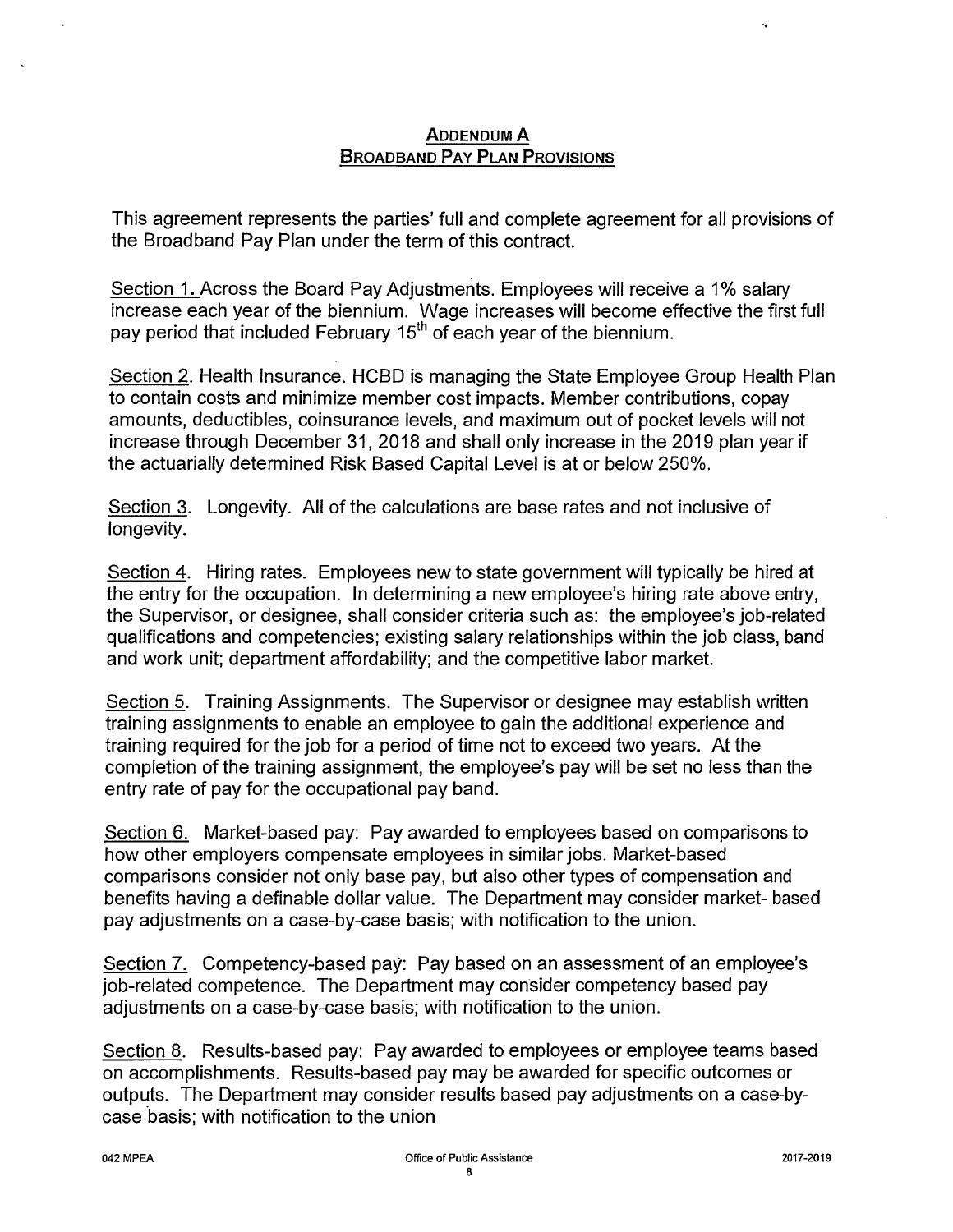$\sim 10^{11}$  km s  $^{-1}$ 

 $\label{eq:2.1} \frac{1}{\sqrt{2}}\int_{\mathbb{R}^3}\frac{1}{\sqrt{2}}\left(\frac{1}{\sqrt{2}}\right)^2\frac{1}{\sqrt{2}}\left(\frac{1}{\sqrt{2}}\right)^2\frac{1}{\sqrt{2}}\left(\frac{1}{\sqrt{2}}\right)^2\frac{1}{\sqrt{2}}\left(\frac{1}{\sqrt{2}}\right)^2.$  $\label{eq:2.1} \frac{1}{\sqrt{2}}\int_{0}^{\infty}\frac{1}{\sqrt{2\pi}}\left(\frac{1}{\sqrt{2\pi}}\right)^{2}d\mu\left(\frac{1}{\sqrt{2\pi}}\right)\frac{d\mu}{d\mu}d\mu\left(\frac{1}{\sqrt{2\pi}}\right).$ 

 $\label{eq:2.1} \frac{1}{\sqrt{2}}\left(\frac{1}{\sqrt{2}}\right)^{2} \left(\frac{1}{\sqrt{2}}\right)^{2} \left(\frac{1}{\sqrt{2}}\right)^{2} \left(\frac{1}{\sqrt{2}}\right)^{2} \left(\frac{1}{\sqrt{2}}\right)^{2} \left(\frac{1}{\sqrt{2}}\right)^{2} \left(\frac{1}{\sqrt{2}}\right)^{2} \left(\frac{1}{\sqrt{2}}\right)^{2} \left(\frac{1}{\sqrt{2}}\right)^{2} \left(\frac{1}{\sqrt{2}}\right)^{2} \left(\frac{1}{\sqrt{2}}\right)^{2} \left(\$ 

 $\label{eq:2.1} \mathcal{L}(\mathcal{L}^{\mathcal{L}}_{\mathcal{L}}(\mathcal{L}^{\mathcal{L}}_{\mathcal{L}})) \leq \mathcal{L}(\mathcal{L}^{\mathcal{L}}_{\mathcal{L}}(\mathcal{L}^{\mathcal{L}}_{\mathcal{L}})) \leq \mathcal{L}(\mathcal{L}^{\mathcal{L}}_{\mathcal{L}}(\mathcal{L}^{\mathcal{L}}_{\mathcal{L}}))$ 

 $\label{eq:2.1} \frac{1}{\sqrt{2}}\left(\frac{1}{\sqrt{2}}\right)^{2} \left(\frac{1}{\sqrt{2}}\right)^{2} \left(\frac{1}{\sqrt{2}}\right)^{2} \left(\frac{1}{\sqrt{2}}\right)^{2} \left(\frac{1}{\sqrt{2}}\right)^{2} \left(\frac{1}{\sqrt{2}}\right)^{2} \left(\frac{1}{\sqrt{2}}\right)^{2} \left(\frac{1}{\sqrt{2}}\right)^{2} \left(\frac{1}{\sqrt{2}}\right)^{2} \left(\frac{1}{\sqrt{2}}\right)^{2} \left(\frac{1}{\sqrt{2}}\right)^{2} \left(\$  $\label{eq:2.1} \frac{1}{\sqrt{2}}\int_{\mathbb{R}^3}\frac{1}{\sqrt{2}}\left(\frac{1}{\sqrt{2}}\right)^2\frac{1}{\sqrt{2}}\left(\frac{1}{\sqrt{2}}\right)^2\frac{1}{\sqrt{2}}\left(\frac{1}{\sqrt{2}}\right)^2\frac{1}{\sqrt{2}}\left(\frac{1}{\sqrt{2}}\right)^2.$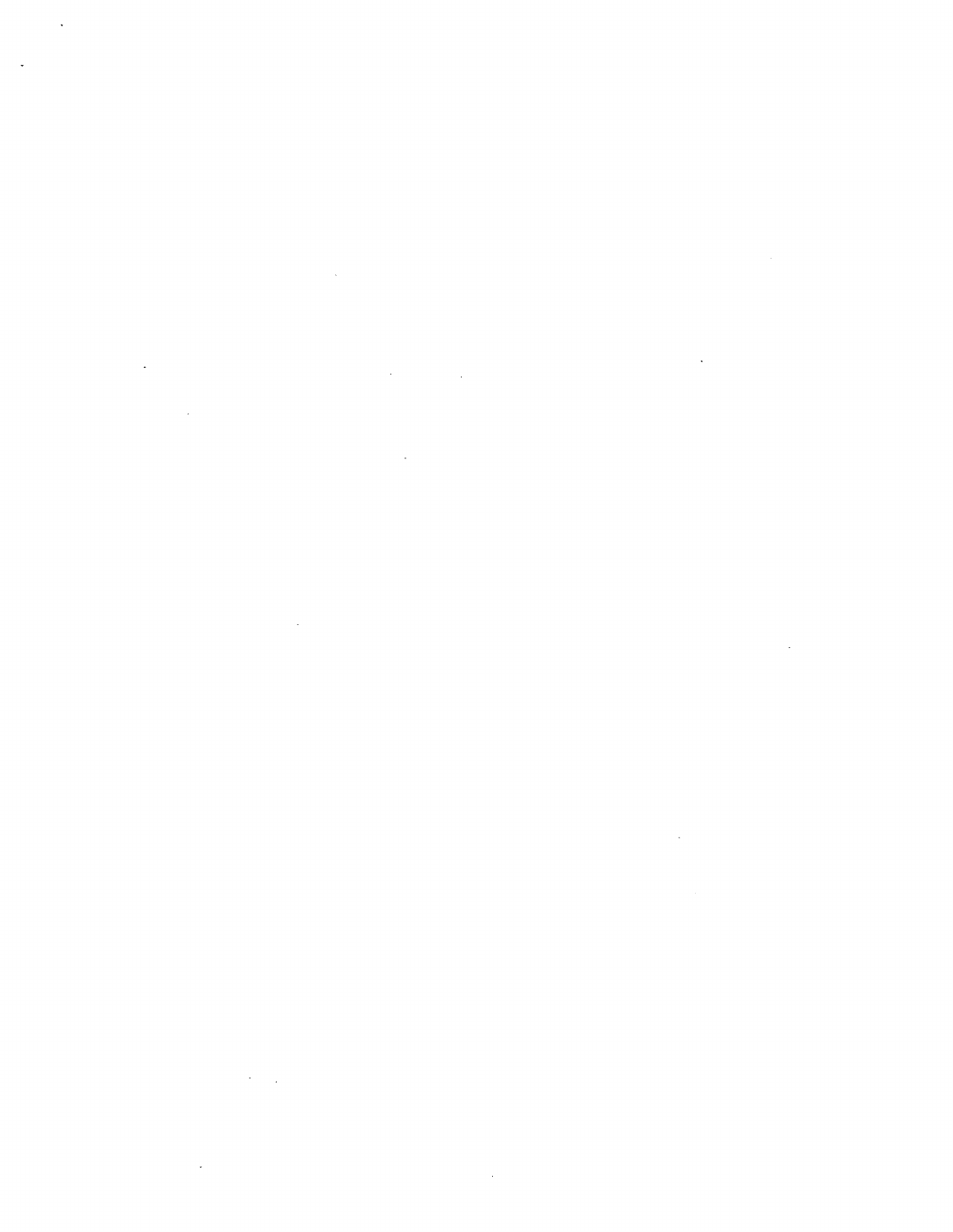Section 9. Strategic pay: Pay awarded to attract and retain key employees with competencies critical or vital to achievement of the Department's mission or strategic goals. The Department may consider strategic pay on a case-by-case basis; with notification to the union

Section 10. Situational pay: Pay based on circumstances that occur that are not encountered in either the majority of jobs in state government or jobs used to make market comparisons. It is intended to address difficulties in recruitment and retention. It may be considered when atypical requirements exist in a position, for example, unusual hours, extreme physical demands, or environmental hazards that are causing recruitment and retention problems. The Department may consider situational-based pay on a case-by-case basis; with notification to the union

Section 11. Secondary Language Differential. Employees who elect and meet the agency criteria for the secondary language program will receive an incentive of 1% (one percent) of their base pay rate. Should the employee choose to no longer provide this service, or should the employer deem this service is no longer needed, the 1% will be removed.